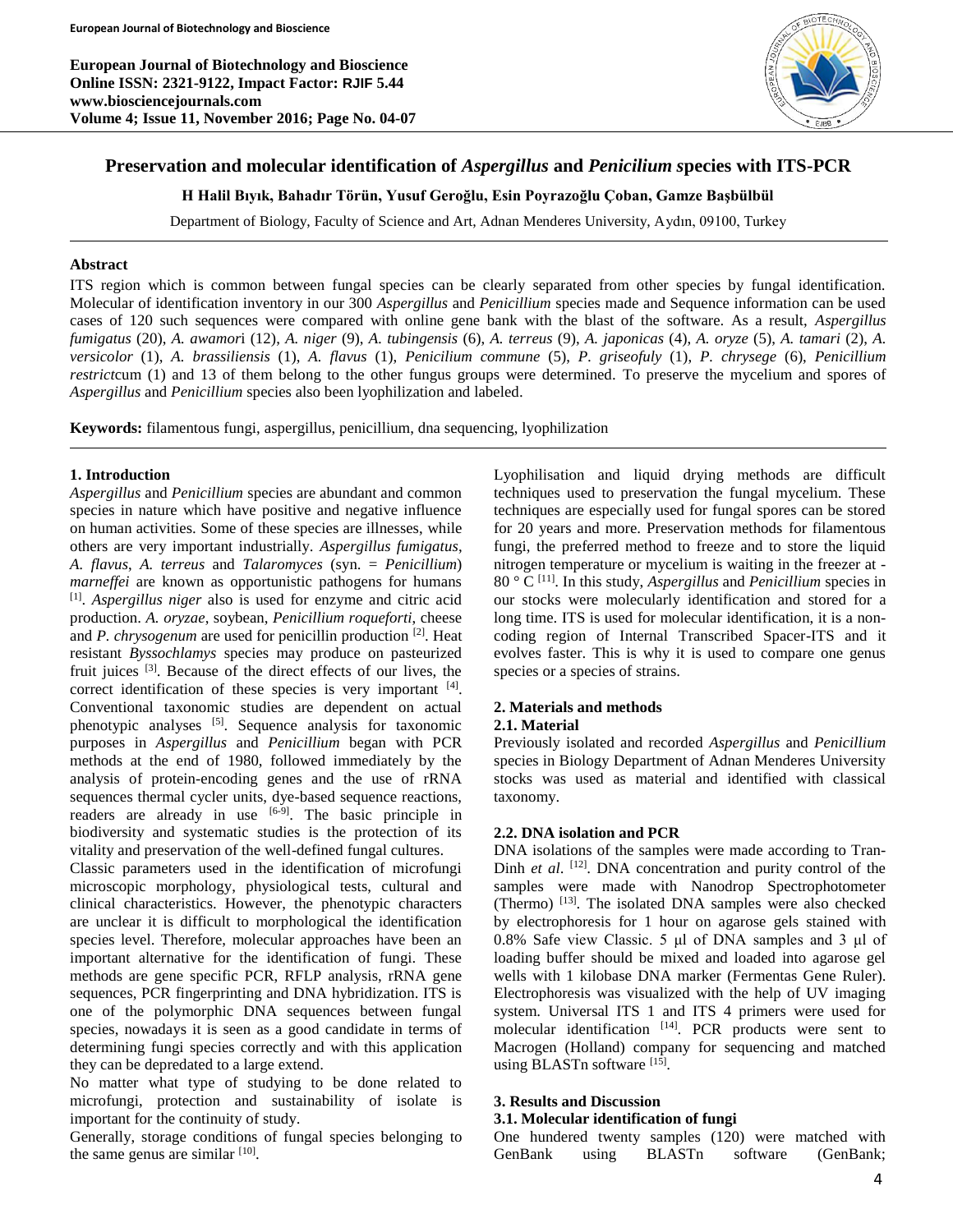#### **European Journal of Biotechnology and Bioscience**

http://ncbi.nlm.nih.gov) and 20 of the samples were *Aspergillus fumigatus*, 12 of them were *A. awamori*, 9 of them *A. niger*, 6 of them *A. tubingensis*, 9 of them *A. terreus*, 4 of them *A. japonicus*, 5 of them *A. oryzae*, 2 of them *A. tamarii*, 5 of them *Penicilium commune*, 6 of them *P. chrysegeum*, 2 of them *Fusarium* sp., 3 of them *Mucor circinelloides*, 2 of them *Lichtheimia corymbifera*, 1 of each *Aspergillus versicolor*, *A.brassiliensis*, *A.flavus*, *Penicillium griseofulyum*, *P. restrictum*, *Fusarium proliferatum*, *F. chlamydosporum*, *Trichoderma saturnisporum*, *T. atroviride*, *T. harzinarum*, *Alternaria promicola*, *Purpurecilium lilacinum*, *Cladosporium cladosporioides*, *Eurotium cristatum* and *Cytospora* sp. were found (Table 1). Mycelia and spores of *Aspergillus* and *Penicillium* were lyophilizied and cathologed.

| <b>Table 1:</b> Name of species and number of samples identified. |  |  |  |  |  |  |
|-------------------------------------------------------------------|--|--|--|--|--|--|
|-------------------------------------------------------------------|--|--|--|--|--|--|

| Name of the species          | Number of the samples |
|------------------------------|-----------------------|
| Aspergillus fumigatus        | 20                    |
| Aspergillus awamori          | 12                    |
| Aspergillus niger            | 09                    |
| Aspergillus tubingensis      | 06                    |
| Aspergillus terreus          | 09                    |
| Aspergillus japonicus        | 04                    |
| Aspergillus oryzae           | 05                    |
| Aspergillus tamarii          | 02                    |
| Aspergillus versicolor       | 0 <sub>1</sub>        |
| Aspergillus brassiliensis    | 0 <sub>1</sub>        |
| Aspergillus flavus           | 01                    |
| Penicillium commune          | 05                    |
| Penicillium chrysogenum      | 06                    |
| Penicillium griseofulyum     | 0 <sub>1</sub>        |
| Penicillium restrictum       | 01                    |
| <i>Fusarium</i> sp           | 02                    |
| Fusarium proliferatum        | 01                    |
| Fusarium chlamydosporum      | 0 <sub>1</sub>        |
| Mucor circinelloides         | 03                    |
| Lichtheimia corymbifera      | 02                    |
| Trichoderma saturnisporum    | 0 <sub>1</sub>        |
| Trichoderma atroviride       | 01                    |
| Trichoderma harzianum        | 0 <sub>1</sub>        |
| Alternaria graminicola       | 01                    |
| Purpurecilium lilacinum      | 01                    |
| Cladosporium cladosporioides | 01                    |
| Eurotium cristatum           | 01                    |
| Cytospora sp                 | 01                    |

## **3.2. Data analysis**

After DNA isolation, the quantities and purity of the samples was determined using nanodrop spectrophotometer and found to be of sufficient quantity and purity for PCR. For processes of PCR, DNAs were diluted to 50 ng/μl. The PCR results were loaded on a 1.4% agarose gel using 5 μl of the sample using 2 μl loading dye and run at 90 V for 40 min. DNA marker of 100 bp (Fermentas) was used for size comparison of PCR products. Electrophoresis of PCR products was seen in Fig 1.



**Fig 1:** Electrophoresis of PCR products (M:DNA ladder 100 bp).

PCR products by passing the purification kit and agarose gelcontrolled to ITS samples, developed using an enzymatic synthesis method, with a capillary system (Automatic Sequencer 3730 xl), were subjected to automated DNA sequence analysis (Macrogen Inc., Netherlands). When the sequence results were examined, it was seen that the sequence information of 60 of these 180 samples could not be compared (DNA could be broken during transport or during cleaning). Sequence analysis was performed with the MEGA6 program and the maximum parsimony tree was removed (Fig. 2). DNA sequence data was aligned with the Clustal W multiple sequence alignment programs (http://www.clustalw.genome.jp/). The sequence of ITS gene regions detected in the study was compared with the ITS gene regions (GenBank; http://ncbi.nlm.nih.gov) defined in previous studies, and the molecular recognition of the fungus species was provided.

DNA sequence analysis results were displayed using the BioEditver 7.0.9 (33) program (http://www.mbio.ncsu.edu/BioEdit/bioedit.html).

## **3.3. Maximum Parsimony analysis of taxa**

The evolutionary history was inferred using the Maximum Parsimony method. Tree 1 out of 2 most parsimonious trees (length = 2095) is shown. The consistency index is (0.406099), the retention index is (0.900446), and the composite index is 0.373073 (0.365670) for all sites and parsimony-informative sites (in parentheses). The percentage of replicate trees in which the associated taxa clustered together in the bootstrap test (1000 replicates) is shown next to the branches. The MP tree was obtained using the Subtree-Pruning-Regrafting (SPR) algorithm with search level 1 in which the initial trees were obtained by the random addition of sequences (10 replicates). The analysis involved 119 nucleotide sequences. Codon positions included were 1st+2nd+3rd+Noncoding. All positions with less than 95% site coverage were eliminated. That is, fewer than 5% alignment gaps, missing data, and ambiguous bases were allowed at any position. There were a total of 388 positions in the final dataset. Evolutionary analyses were conducted in MEGA6 [16-18] .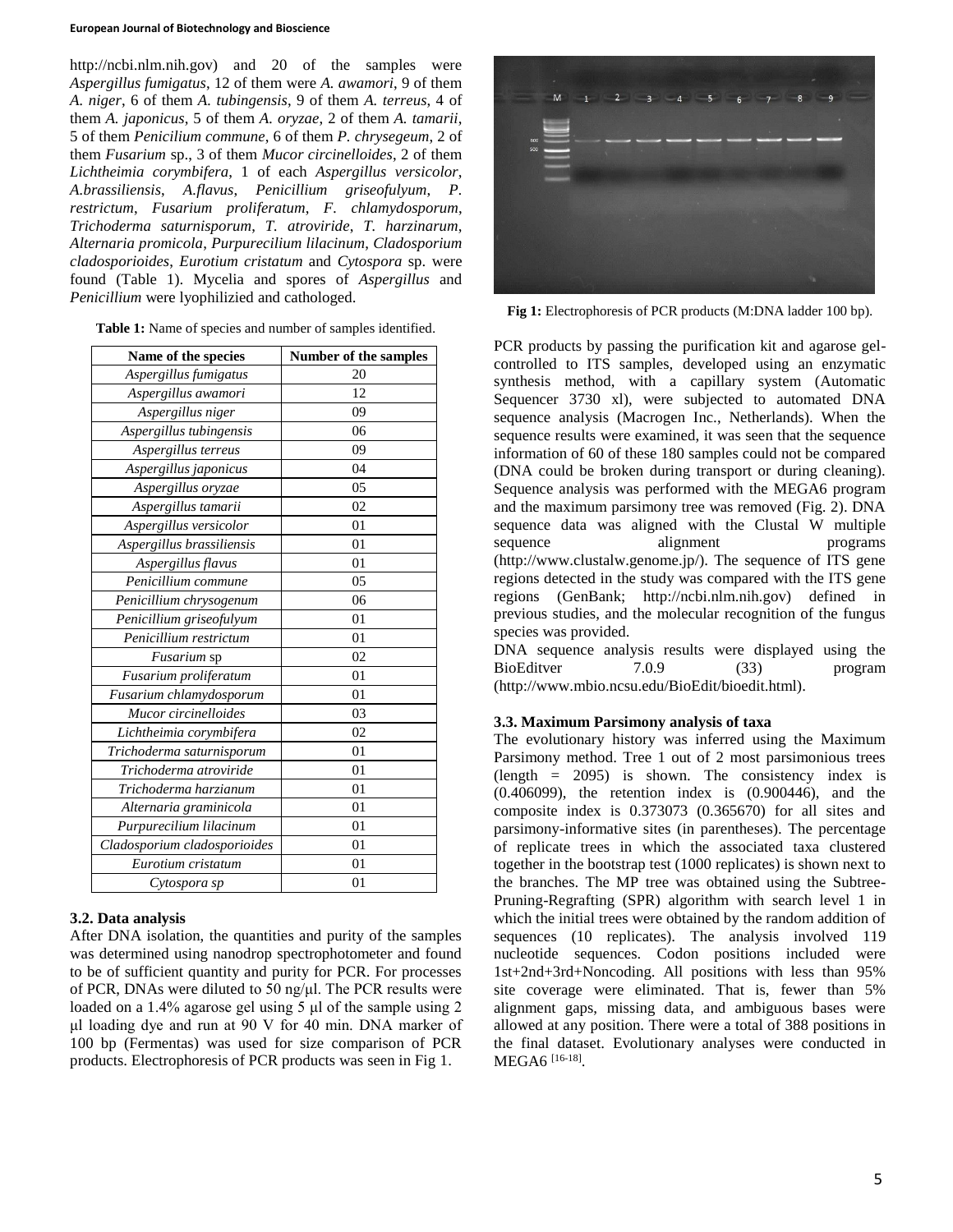

**Fig 2:** Maximum Parsimony analysis of taxa.